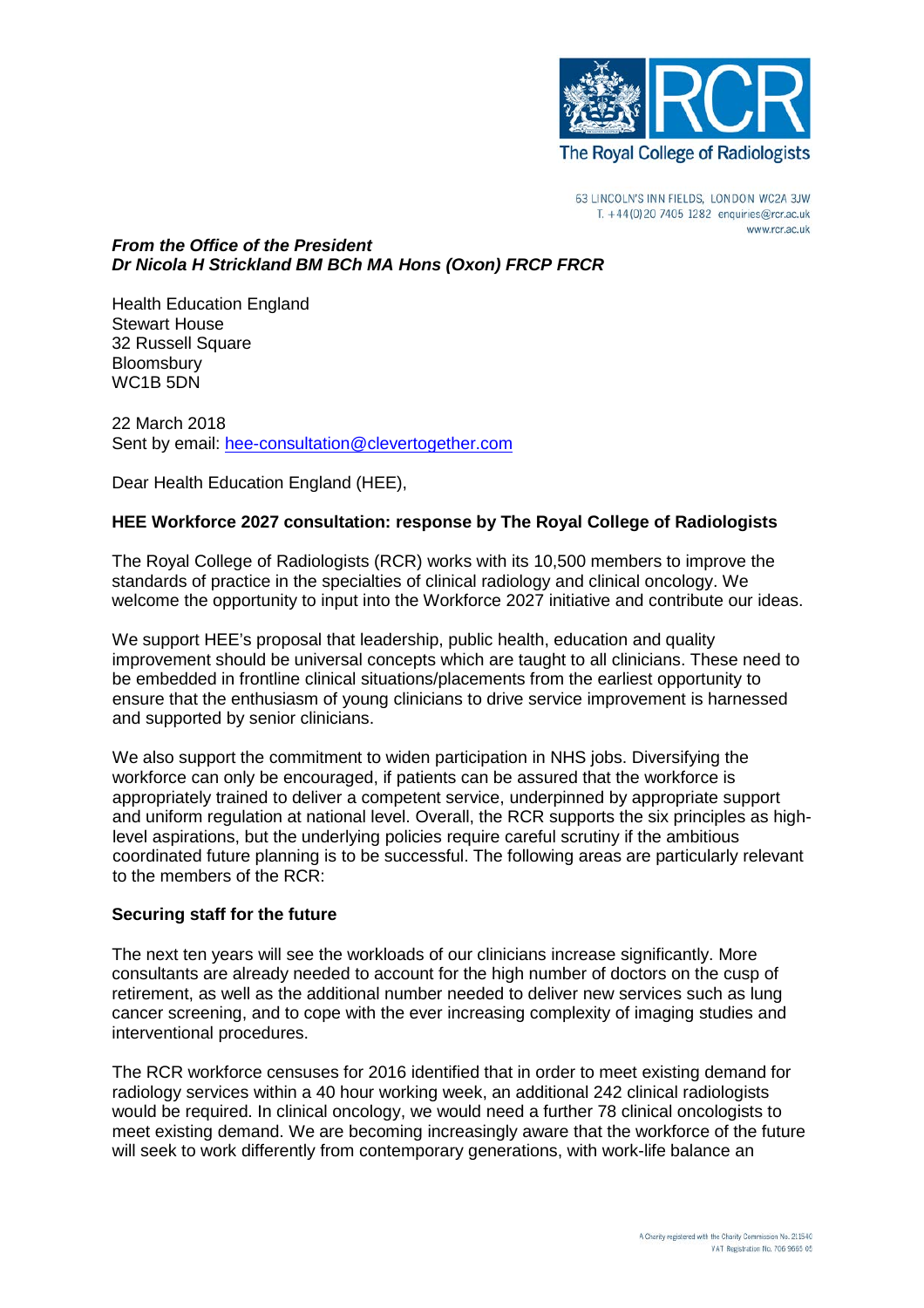increasingly important priority in choosing careers. This must be recognised by increasing headcount for training placements in order to sustain service delivery for the future.

This is achievable. In clinical radiology, national recruitment sees more than 100 appointable candidates each year who are unable to secure a training post due to inadequate provision.

It cannot be emphasised enough that appropriate funding is essential to secure sufficient clinical oncologists and radiologists for the future. The funding should primarily focus on sufficient training positions to deliver the required number of consultants to fill existing vacancies. We know that there is capacity within the system for this training. The expansion of medical school places urgently needs to be matched by an expansion in foundation rotations in our two specialties, as well as in trainee numbers, to ensure that the new graduates have careers to go to.

We are concerned that the *Cancer Workforce Plan* is emphasising the need for radiographer reporting expansion, but fails to mention the very substantial concrete number of additional radiologists required (approximately 1,500). Radiologists, not radiographers, are required to report the increasingly complex imaging studies being carried out, which require the full breadth of a doctor's medical training to be interpreted adequately. Radiologists are also required to carry out the ever increasing numbers of complex interventional radiological and oncological procedures needed by cancer patients, many of whom have multiple comorbidities requiring medical training for their safe assessment and management. It is concerning that the extant high vacancy rate and attrition of trained radiographers threatens to limit the number of imaging studies that can actually be acquired on cancer (and other) UK patients. We are also concerned that HEE is trying to prioritise everything at once, which risks diminishing the likelihood of achieving the important outcomes set out in *Achieving world-class cancer outcomes: a strategy for England 2015-2020* and any successor strategies.

Well-recognised demographic changes (as well as new technologies and systemic treatments) will drive increased demand for clinical oncologists. Even with maximal skill mix, an expansion of the medical workforce is required to meet this demand – especially to ensure patient safety during implementation.

### **Valuing development at every career stage**

Effective training, education and investment in the new and current workforce should be directed by the needs of the system. If the system requires particular training for specific areas of practice, then funding for that training should be delivered. Crucially, the individual being trained should also be given sufficient study leave to train, and their role should be backfilled. Continuing Professional Development (CPD) currently tends to be undertaken out of hours and without funding. The healthcare system in England needs to nurture the development of its workforce to encourage retention, by valuing and investing in the time and money it requires.

There is little time available in training to develop promising ideas regarding service change and quality improvement. To prevent lost opportunities in the future, the system needs proactively to harness both young trainees and experienced consultants who have the skills and aspirations to focus on development.

### **Credentialing and standardisation to ensure patient care**

The RCR is currently interested in developing 'regulated credentials' that cross specialty areas for both clinical oncology and clinical radiology. A regulated curriculum and defined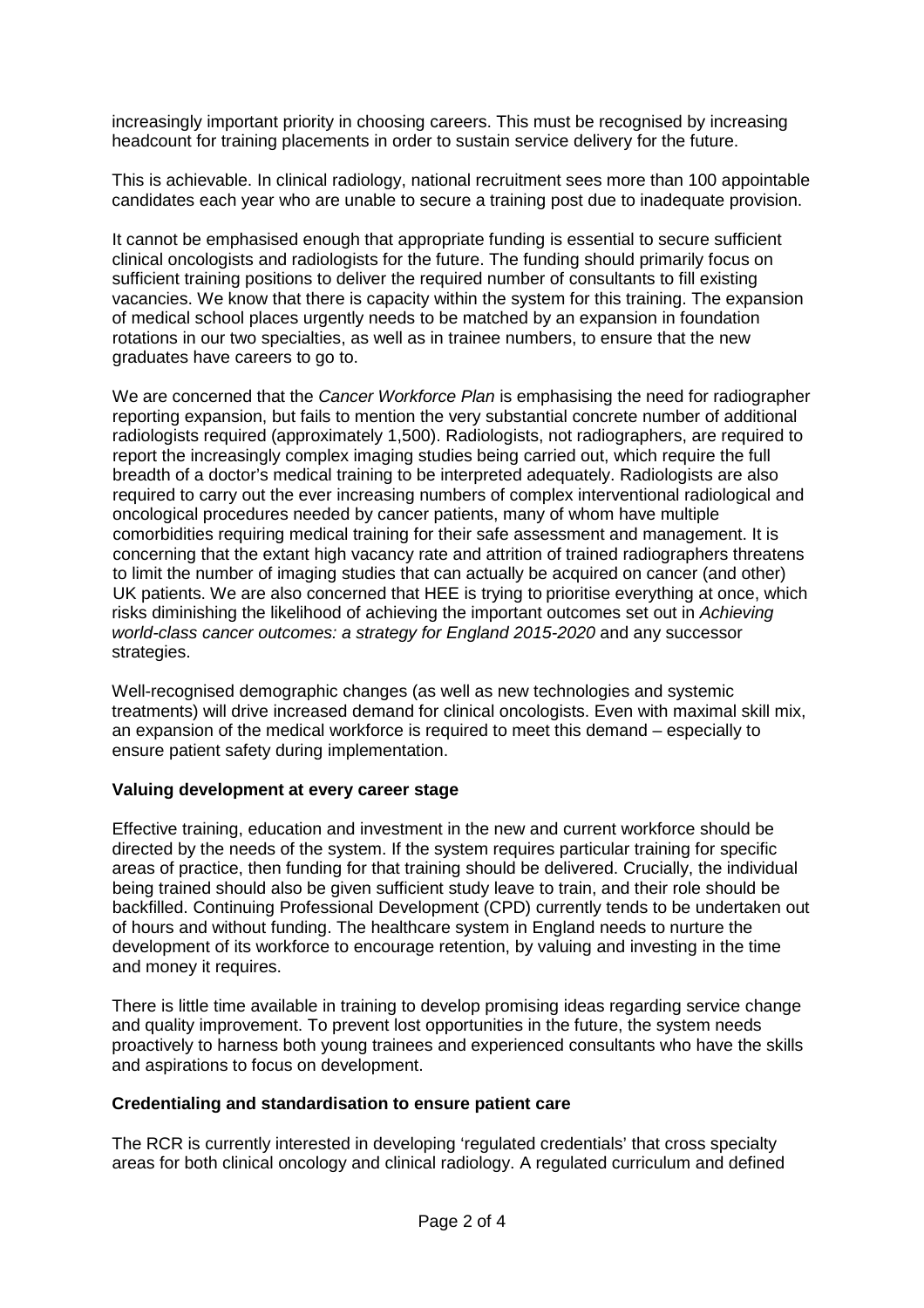standards of practice ensure that the highest standard of patient care and safety is maintained as role extension grows across specialties.

The RCR favours additional 'credentialed' training at consultant level as opposed to initial training only in niche areas. This would deliver training for new techniques or within areas of critical shortage – for example, in clinical radiology: breast, radionuclide radiology, paediatrics and mechanical thrombectomy for stroke. The RCR proposes to provide a regulated credential in interventional neuroradiology, which will enable clinicians from relevant professional backgrounds to perform mechanical thrombectomy in stroke and coiling of intracranial aneurysms.

Whilst there are opportunities to increase areas such as radiographer reporting, their scope of practice is limited. This expansion cannot be unregulated without due and proper regard for patient safety and maintaining standards of work. Although radiographer reporting can have a place in a team working environment, it cannot be considered an alternative to recognising the need for an increase in radiology expertise across the board – particularly the expertise of clinical radiologists.

Credentialing will improve confidence in the safe practice of an employee who takes on a new role but (as with observations made on professional development above) requires employer investment of time and money to establish the skill set. Mentorship/coaching from established employees can help, but supplying this support takes time away from the clinical service delivery and equally needs to be supported. Extra training to develop desired skills is definitely one way to retain staff, but requires clinician time and financial support to achieve. Better identification and mapping of skills across professions would assist in ensuring quality of the final product. For example, a clinical nurse specialist currently has a very different job in different locations, so a newly appointed colleague may unexpectedly not be fit for purpose – which could lead to patient safety issues as well as a skills gap.

### **NHS as a modern model employer**

Flexible employment systems are essential for the NHS to become a sustainably modern model employer. Apart from satisfactory rates of pay and pension provision, the NHS needs to provide other benefits to retain staff and keep their morale high. These include:

- Access to less than full time working, term time contracts (whilst remembering that those without such contracts will be under greater pressure during the school holidays) and seven day 24 hour flexible childcare facilities that match staff working patterns
- Good workplace conditions, including support when staff need it due to illness or disability, zero tolerance of bullying and a management structure which listens to and empowers its staff
- Access to supported training/professional development and good prospects for career advancement for those who seek to progress their careers. Progression has to be funded and achievable for the individual, the service they are currently working in (backfill) and the system that is training them (curriculum, faculty and capacity)
- A learning culture rather than a blame culture
- Allowing doctors to go part time and reduce their onerous clinical duties, especially towards the end of their careers, but at all stages in their life
- Allowing doctors towards the end of their careers to be a valuable source of teaching expertise and mentoring for trainees and new substantive senior appointments
- Flexible retirement plans, including annualised contracts, and enabling consultants at the end of their careers to provide clinical cover during holiday periods and other times of temporary workforce shortages